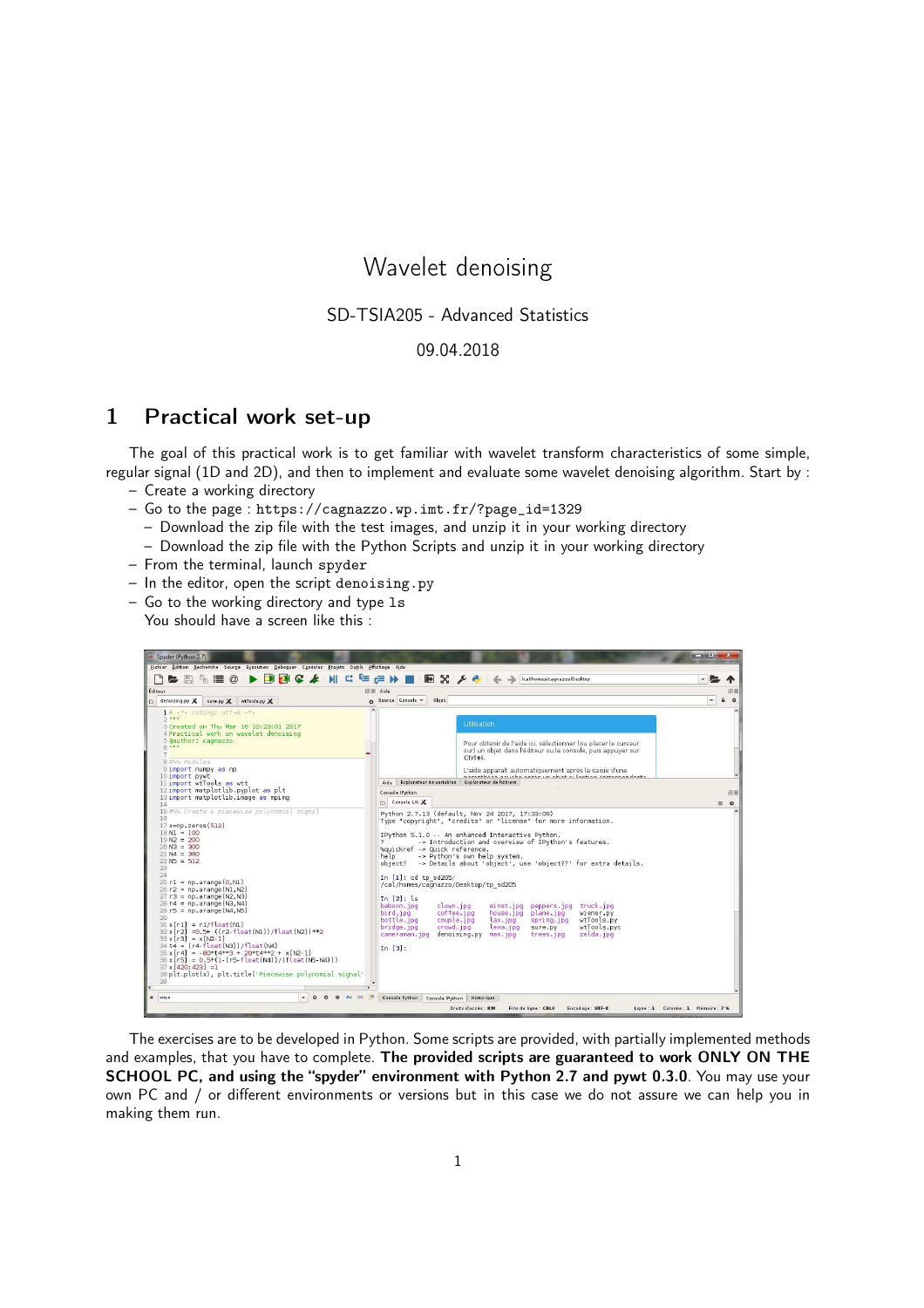### 2 Vanishing moments and DWT of 1-D signals

- 1. We defined in class the vanishing moments (VMs) : a high-pass fiter with impulse response  $h$  has  $M$ vanishing moments if, for all polynomials inputs  $p[n] = \sum_{i=0}^{(M-1)} a_i n^i$ , the output is null :  $h*p=0$ Another definition is that the filter absolute frequency response is null in zero with its first  $M - 1$ derivatives.
- 2. Let  $h_0[0] = 1$ ,  $h_0[1] = -1$ , and  $\forall n \notin \{0, 1\}$ ,  $h_0[n] = 0$ .
- Let  $\hat{h}_0(\nu)$  be its Fourier Transform :  $\hat{h}_0(\nu) = \sum_{m \in \mathbb{Z}} h_m e^{-2i\pi\nu m}$ .
- Prove that it filters out constants
- Prove that  $|\widehat{h}_0(\nu)| = 2|\sin \pi \nu|$
- Comment about the 2 definitions of VM

3. Let 
$$
h_m = \underbrace{h_0 * h_0 * \dots h_0}_{m \text{ convolutions}}
$$
.

- Prove that it filters out polynomials of degree  $m$
- $-$  Prove that  $|\widetilde{h}_m(\nu)| = 2^{m+1} |\sin \pi \nu|^{m+1}$
- Compute numerically the derivatives of  $|\widehat{h}_m(\nu)|$  for  $m = 3$
- Comment about the 2 definitions of VMs. Note that this result can be generalized to any  $m \in \mathbb{Z}$
- 4. Create a piecewise polynomial signal of degree  $\leq$  3 and of size  $N = 512$  points
- 5. Compute the discrete wavelet transform (DWT) (3 levels) with a filter having 4 vanishing moments (VMs). Use the Daubechies' filters, which have have the smallest support for a given number of VMs :  $w = pywt.Wavelet('db4')$
- 6. Compute the frequncy response of the high-pass filter w.dec\_hi and its derivatives, and compare with the case  $h_3$
- 7. Show the histograms of different subbands : comment the number of null coefficients
- 8. Repeat questions 5-7 for a filter with less VM, such as for eamples  $w = pywt.Wavelet('db1')$

## 3 DWT of Gaussian noise

- 1. Create a white Gaussian noise (WGN) using noiseSamples= sigma\*np.random.randn(2\*\*N)
- 2. Show the histogram of the noise (plt.hist) and compute the empyrical standard deviation with noiseSamples.std()
- 3. Compute the histogram of the noise DWT coefficients. Using noiseWT = pywt.wavedec(noiseSamples, w, mode='per', level=nLevel), the variable noiseWT is the list des subbands. Transform this list into an array to compute the histogram and the empyiric standard deviation.

## 4 1-D signal denoising

- 1. Add WGN with STD sigma to the polynomial signal. Compute the SNR with wtt.sbSNR. wtt.sbbSNR(x,y,lev) computes the subband-by-subband SNR for lev levels of decomposition. If lev=0 (default value), the SNR is compute on the whole signal. Open wtTools.py to understand this function.
- 2. The function wtt.coeff1Dthresh computes the hard or soft thresholdig. Open wtTools.py to understand its behavior.
- 3. The universal threshold is computed as  $\sigma\sqrt{2\log K_m}$ , where  $K_m$  the number of detail coefficients, that is  $K_m = K(1 - 2^{-J})$  for  $J$  decomposition levels.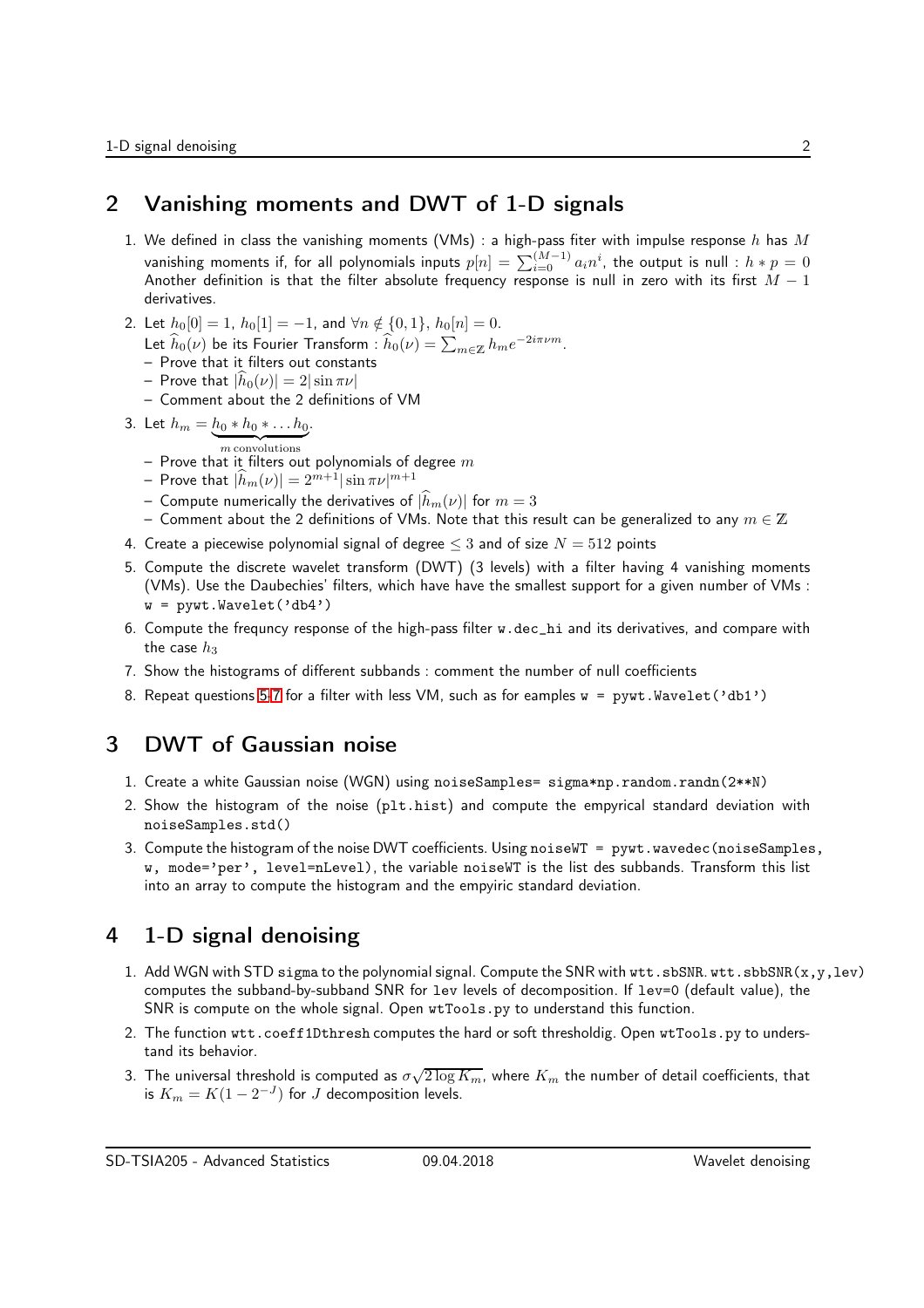- 4. How is computed the Minimax threshold in wtt.Minimax? This function returns the threshold normalized with respect to sigma as a function of  $K_m$
- 5. Compute the hard and soft thresholding of the noisy signal with the Minimax threshold and the universal threshold. Comment the results
- 6. Repetez these operations for the signal "wavy". Comment the resultat.
- 7. Repeat these operations with different noise STD (between 0.1 and 1) and different numbers of decomposition levels (between 2 and 5). Comment the results.

### 5 2-D DWT over images

- 1. Load one of the provided images and add WGN with  $\sigma_b = 30$ . Show the original and noisy image. Use plt. imshow for dosplaying the images and plt.set\_cmap for defining the "colormap" of the figure. For the noisy image, the values are clipped in the [0, 255] interval, and casted to unsigned 8-bits integers.
- 2. Compute a 4-level DWT of the original and of the noisy image using the Daubechies' wavelets with 3 vanishing moments : wav='db3' The decomposition is performed using wavedec2(image, filterbank, mode, level) The mode variable defines the management of image borders. The ortogonal filters need periodization.
- 3. The coeff variable is a list containing the resolution levels of the DWT. coeff[0] contains the approximation subband; coeff[n] is the list of the 3 detail subbands for level n. Considering this, explain the function coeffs\_to\_array in the module wtTools
- 4. Show the absolute vales of the original image wavelet coefficients, using plt. imshow and the function wtView provided in the module wtTools. What is the difference between these 2 visualisation modes?<sup>1</sup>
- 5. Where can the large coefficients be found ?
- 6. Show the histograms of the wavelet subbands. What can be observed ?
- 7. Estimate the noise standard deviation with the median method described in class.

## 6 Image denoising

- 1. Display the DWT of the noisy image.
- 2. Use the function sbSNR in the module wtTools for computing the SNR subband-by-subband and also the global SNR. Use wtt.sbSNR(arr, arrN, NLEV, 1) to show the subband-by-subband SNR, and use wtt.sbSNR(arr,arrN,0,1) to show the global SNR. Compare the SNR of the approximation subband and of the detail subbands with the global SNR. You can compute the SNR between img and noisyImg with wtt.sbSNR(img, noisyImg) or with wtt.sbSNR(arr, arrN). Do you fid the same result? Why?
- 3. Denoise the image by hard and soft thresholding. Start by testing 50 values of the threshold between 0 and  $T_U * 1.2$ , where  $T_U$  is the universal threshold. Dispay the SNR of the denoised image as a function of the threshold. Can this be a practical method to find the best threshold value ? Why ?
- 4. Compute the universal and Minimax thresholds, and perform the hard and soft thresholding. Compare the results with the previous case and comment.
- 5. Repeat the denoising operations with other images and changing sigma, the number of decomposition levels, and the DWT filterm among ('db3', 'db4', 'db5')

<sup>1.</sup> The first function performs a global rescaling while the second rescales subband-by-subband ; moreover, the latter shows the absolute value of the coefficients, and displays in white the small coefficients nd in black the large ones.